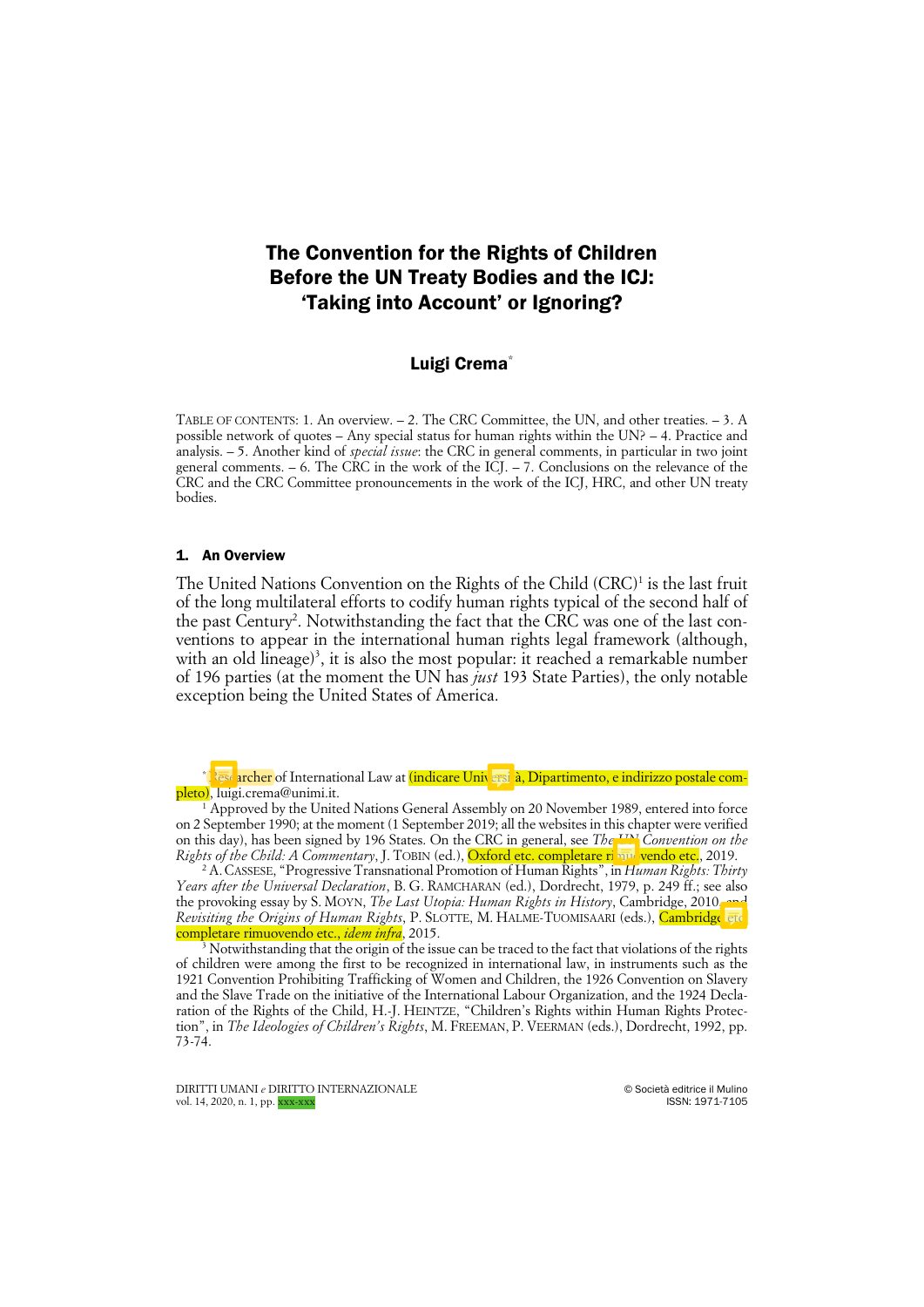Like the other treaties protecting core human rights, the CRC also establishes a monitoring body, the CRC Committee<sup>4</sup>. Originally, the CRC, at Article 43, established a ten-member committee, with the role of implementing a reporting procedure (Article 44)<sup>5</sup>. Today the CRC Committee is composed of eighteen independent experts, appointed for a four-year term, and monitors both the Parties' implementation of the CRC and the implementation of the two optional protocols $6$ . They are, as Article 43 requires, "experts of high moral standing and recognized competence in the field covered by this Convention", therefore not necessarily lawyers, judges, or law professors. The composition of the CRC Committee, however, includes 14 members with very strong legal backgrounds and four experts in children's policies, without a previous profession related to law<sup>7</sup>. This reflects the need to broaden the monitoring activity beyond the simply legal approach, and it explains why States intended not to establish a court and not be bound by the CRC Committee pronouncements<sup>8</sup>.

Starting in 2001, the CRC Committee, similarly to the Human Rights Council (HRC), began to issue general comments providing views and interpretations of the contents of CRC provisions. Today, the CRC Committee has released twentyfour general comments, and, quite interestingly, two of them were recently issued jointly with the Committee on the Protection of the Rights of All Migrant Workers and Members of Their Families<sup>9</sup>. Such joint comments are not common, but given that children, while deserving of special status and protection, are also protected by other rights as members of the human family, such cooperation makes sense.

<sup>4</sup> Today there are nine core international human rights treaties. The most recent one is dedicated to enforced disappearance and entered into force on 23 December 2010. Since the adoption of the UDHR, all UN Member States have ratified at least one core international human rights treaty. Each of these treaties sets up a committee of independent experts (CERD; CESCR; CCPR; CEDAW; CAT; CRC; CMW; CRPD; CED), while another Treaty Body is established under the Optional Protocol to the Convention against Torture (Subcommittee on Prevention of Torture, or SPT).

 $5$  G. LANDSDOWN, "The Reporting Process under the Convention on the Rights of the Child", in *The Future of UN Human Rights Treaty Monitoring*, P. ALSTON, J. CRAWFORD (eds.), Cambridge etc., 2000, pp. 113-114; M. O'FLAHERTY, *Human Rights and the UN: Practice Before the Treaty Bod*ies, The Hague/London/New York, 2002<sup>2</sup>, pp. 161-175.

<sup>6</sup> Protocol on involvement of children in armed conflict (OPAC) and Protocol on sale of children, child prostitution and child pornography (OPSC).

<sup>7</sup> They are S. Aho Assouma (Togo), A.S. Aldoseri (Bahrain), H. Ayouby Idrissi (Morocco), B. Gubrandsson (Iceland); P. Jaffe (Switzerland) O. Khazova (Russian Federation), C. Lumina (Zambia), G. Madi (Egypt), F. Mashall-Harris (Barbados), B.D. Mezmur (Ethiopia), C. Nelson (Samoa); M. Otani (Japan), L.E. Pedernera Reyna (Chair; Uruguay), J.A. Rodriguez Reyes (Venezuela), A. Alassane Sidiku (Niger), A.M. Skelton (South Africa), V. Todorova (Bulgaria), R. Winter (Austria).

<sup>8</sup> G. ULFSTEIN, "Treaty Bodies and Regimes", in *The Oxford Guide to Treaties*, D.B. HOLLINS (ed.), <mark>Oxford etc.</mark> 2012, p. 428; A. AUST, *Modern Treaty Law and Practice*, *Cambridge etc.*, 2013<sup>3</sup>, pp. 355-7.

<sup>9</sup> Joint General Comment No. 3 of the CMW and No. 22 of the CRC in the context of International Migration: General principles, CRC/C/GC/22. Joint General Comment No. 4 of the CMW and No. 23 of the CRC in the context of International Migration: States parties' obligations in particular with respect to countries of transit and destination, CRC/C/GC/23.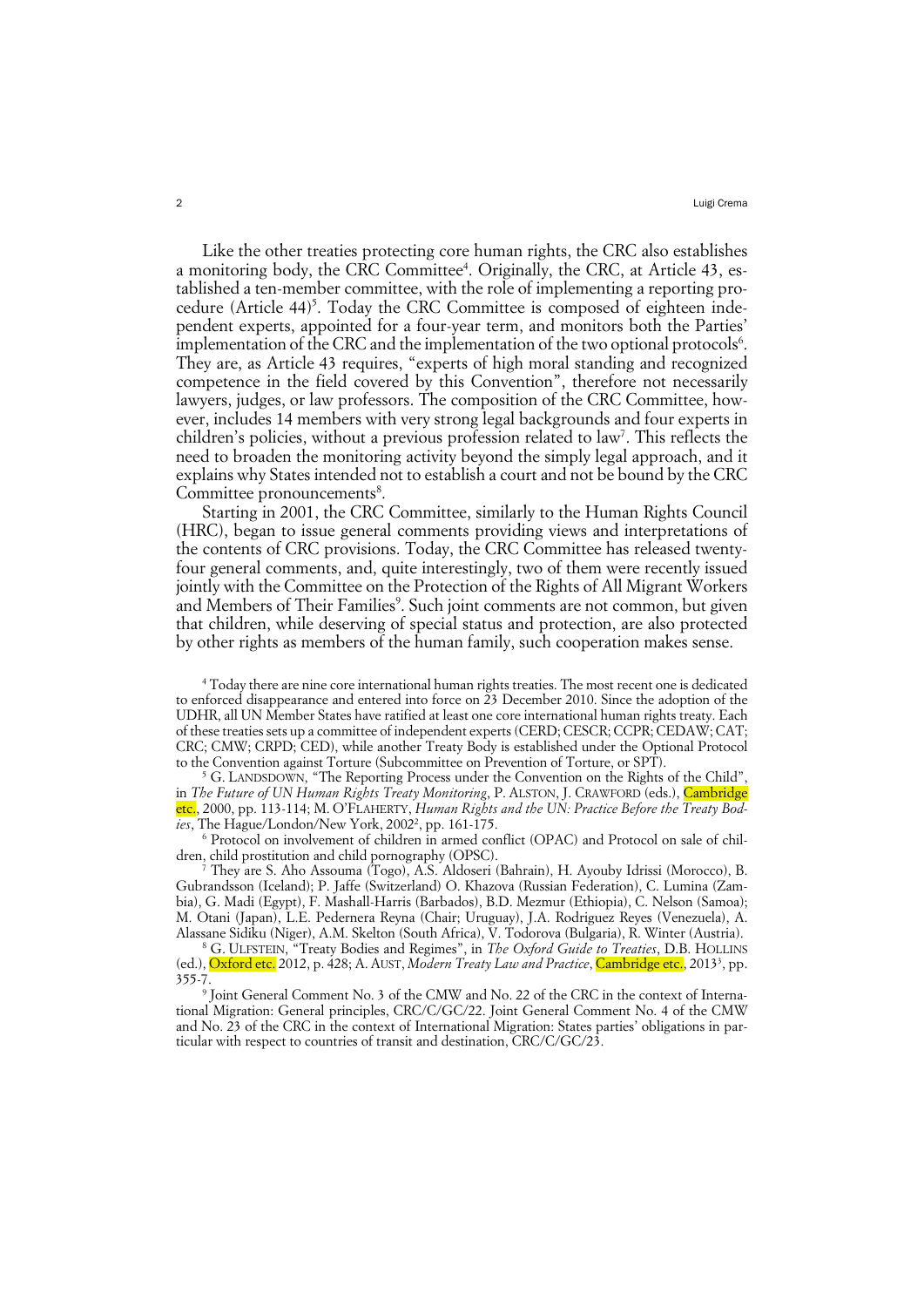Since the entry into force of the third protocol on the communication procedure, in April 2014 (OPIC), the CRC has also heard direct submissions concerning specific individual or groups of children. With the ratification of the Maldives, in September 2019, at the moment forty-six States have ratified the OPIC, and eighteen have signed but not yet ratified it<sup>10</sup>.

This paper focuses mainly on the relevance and impact of the CRC and of the CRC Committee pronouncements and general comments in the systems of protection of human rights coordinated under the Office of the High Commissioner for Human Rights (OHCHR), in particular before the so called 'Treaty Bodies' and the HRC. Those are not the only entities – agencies, organs, bodies – of the United Nations implementing human rights. The analysis of the relevance of the CRC in the political work of the UN agencies (it is enough to mention UNICEF among  $them)$ <sup>11</sup> goes beyond the focus of the present contribution, which looks at the impact on UN judicial or quasi-judicial institutions. For this reason, although the ICJ does not belong to the OHCHR constellation of Treaty Bodies, it is the most important jurisdictional entity applying the law within the UN system. Therefore, a short section will also be dedicated to the CRC in the decisions of the International Court of Justice.

These analyses will then be positioned within a broader reflection on the place of the CRC and the other Treaty Bodies in the legal discourse on human rights, in particular reflecting whether UN bodies take into consideration the interpretive activity of another UN body and whether there is such a thing as a UN regime of human rights, or not.

#### 2. The CRC Committee, the UN, and Other Treaties

The CRC belongs to the «complex and often confusing set of institutional arrangements that make up the United Nations Human Rights Council»<sup>12</sup>. All these different levels of protection of human rights have been established to guard the effective implementation of a specific area of human rights, or of a specific underlying treaty.

The overall UN protection of human rights can count on two kinds of institutional arrangements protecting human rights. First, the charter-based bodies, that

<sup>10</sup> Approved by the UN General Assembly on 19 December 2011, entered into force in 2014. Aside from the Communications Procedure, the OPIC also established an Inquiry Procedure allowing systematic violations.

 $11$  The UN also has many other agencies and entities promoting and protecting human rights, such as the General Assembly, its Third Committee, and the Economic and Social Council. Moreover, there are nineteen United Nations agencies dealing with human rights, such as the High Commissioner for Refugees (UNHCR), the World Health Organization (WHO), the Food and Agriculture Organization (FAO), and many others that are less well known. Among them is the United Nations Children's Fund, or UNICEF, established on 11 December 1946, with a Resolution of the United Nations General Assembly. UNICEF Promoted and organized the drafting of the CRC.

<sup>12</sup> P. ALSTON, R. GOODMAN, *International Human Rights*, Oxford etc., 2013, p. 685.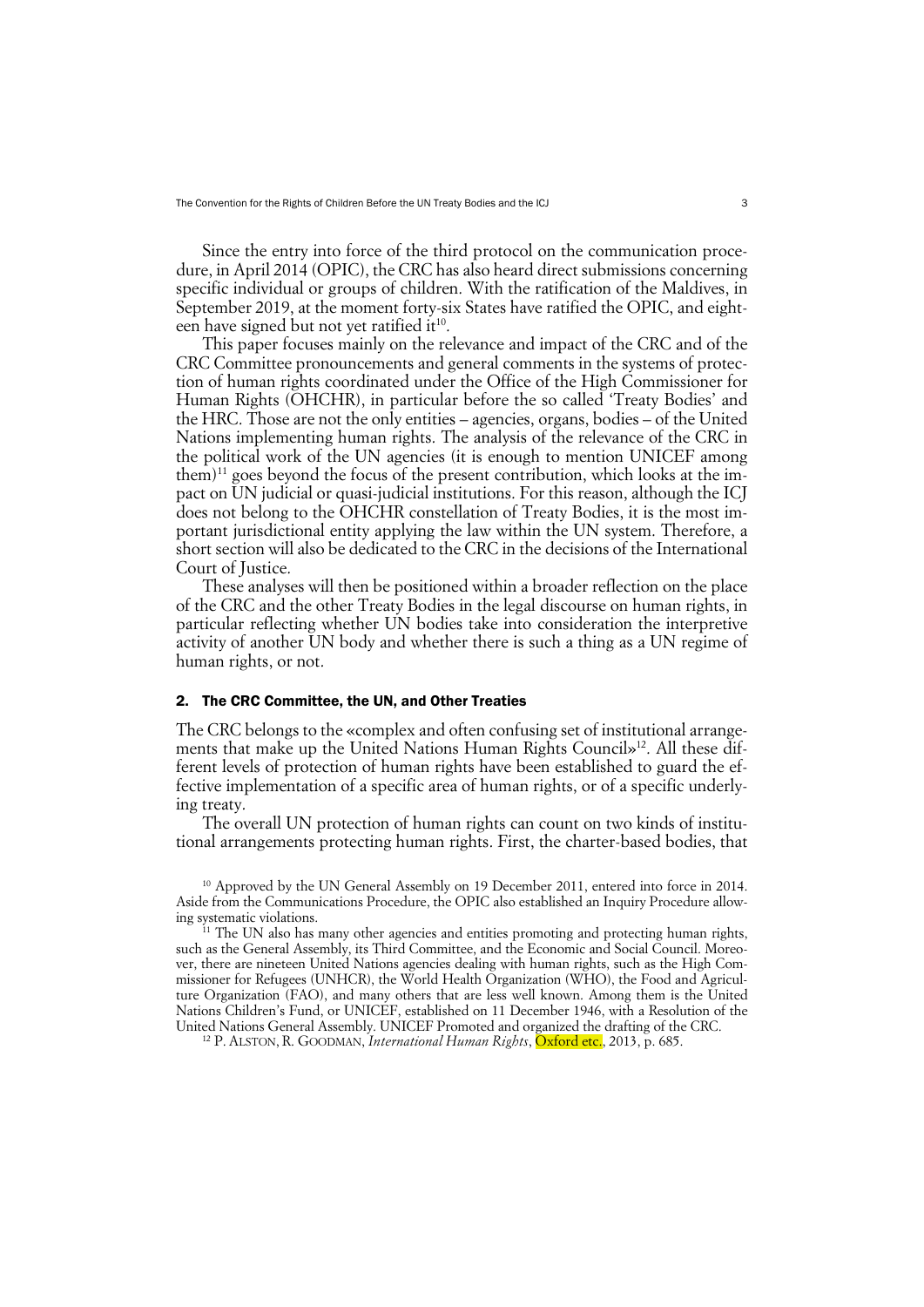is, the bodies for the protection of human rights that have their origin in the provisions of the UN Charter<sup>13</sup>. All UN Member States participate in the work of these bodies. Second, the treaty-based bodies, which have their origin in the wording of a specific treaty. Only the State Parties to a specific treaty would take part in the work of the treaty body connected with it, and in some cases they must specifically opt-in in order to participate. An example of a UN charter-based body is the Human Rights Council. Examples of Treaty based bodies include the CEDAW Committee, the CERD Committee, the CAT Committee, and others<sup>14</sup>. These bodies were conceived not as courts, but as committees for monitoring the correct implementation of their respective treaties<sup>15</sup>.

Notwithstanding the commonality of this framework, legally framed by the UN Charter16 and normatively oriented by the Universal Declaration of Human Rights<sup>17</sup>, there are neither procedures nor schemes of coordination among the different bodies implementing it. The chief purpose of the CRC Committee is to maintain oversight concerning the CRC itself, so it looks principally at the CRC to decide the disputes brought before it – and so do the other UN Treaty Bodies look chiefly at their treaties. They represent a set of distinct institutional arrangements, with different provisions and different State Parties, rather than a defined legal system. Nor was it conceived of at a single given time, but rather build up in different moments<sup>18</sup>. No provision in the CRC establishes its special place in the UN for a dealing with human rights, nor do the conventions establishing other UN Treaty Bodies and their rules do this.

Moreover, this framework does establish a prominent place for the pronouncements of the Treaty Bodies in providing the 'authentic' interpretation of their underlying treaties. The work of the CRC Committee, like that of all other treaty bodies, does not have a *judicial* function. It applies the law, it interprets the law, and it is bound by the law, but its pronouncements are not binding upon States, as their title suggests: they are called 'communications', and they express 'views'. While the status of precedent is still subject to debate in international law<sup>19</sup>, it

<sup>13</sup> Charter of the United Nations, 24 October 1945, 1 UNTS XVI, see in particular Articles 1 and 55.

<sup>14</sup> M. SHAW, *International Law*, Cambridge etc., 2014<sup>7</sup>, pp. 224-247 and pp. 260-3.

<sup>15</sup> L. BORLINI, L. CREMA, "The Legal Status of Decisions by Human Rights Treaty Bodies: Authoritative Interpretations or *Mission Éducatrice*?", in *Global Community Yearbook of International Law and Jurisprudence*, forthcoming in 2020, Sect. III.

<sup>16</sup> At the moment 193 States are Parties to the UN Charter, three less than the CRC. On the relationship between the CRC and the UN Charter see M. PAPPAS, *Law and the Status of the Child*, New York, 1983, p. xxx.

<sup>17</sup> UN General Assembly, Universal Declaration of Human Rights, 10 December 1948, 217A (III).

<sup>18</sup> M. PAYANDEH, "Fragmentation within International Human Rights Law", in *A Farewell to Fragmentation*, M. ANDENAS, E. BJORGE (eds.), Cambridge etc., 2015, p. 297, pp. 300-303.

<sup>19</sup> A. VON BOGDANDY, I. VENZKE, "Beyond Dispute: International Judicial Institutions as Lawmakers", *German Law Journal* 2011, p. 979 ff. R. KOLB, *Interprétation et création du droit international. Esquisse d'une herméneutique juridique moderne pour le droit international public*, Bruxelles,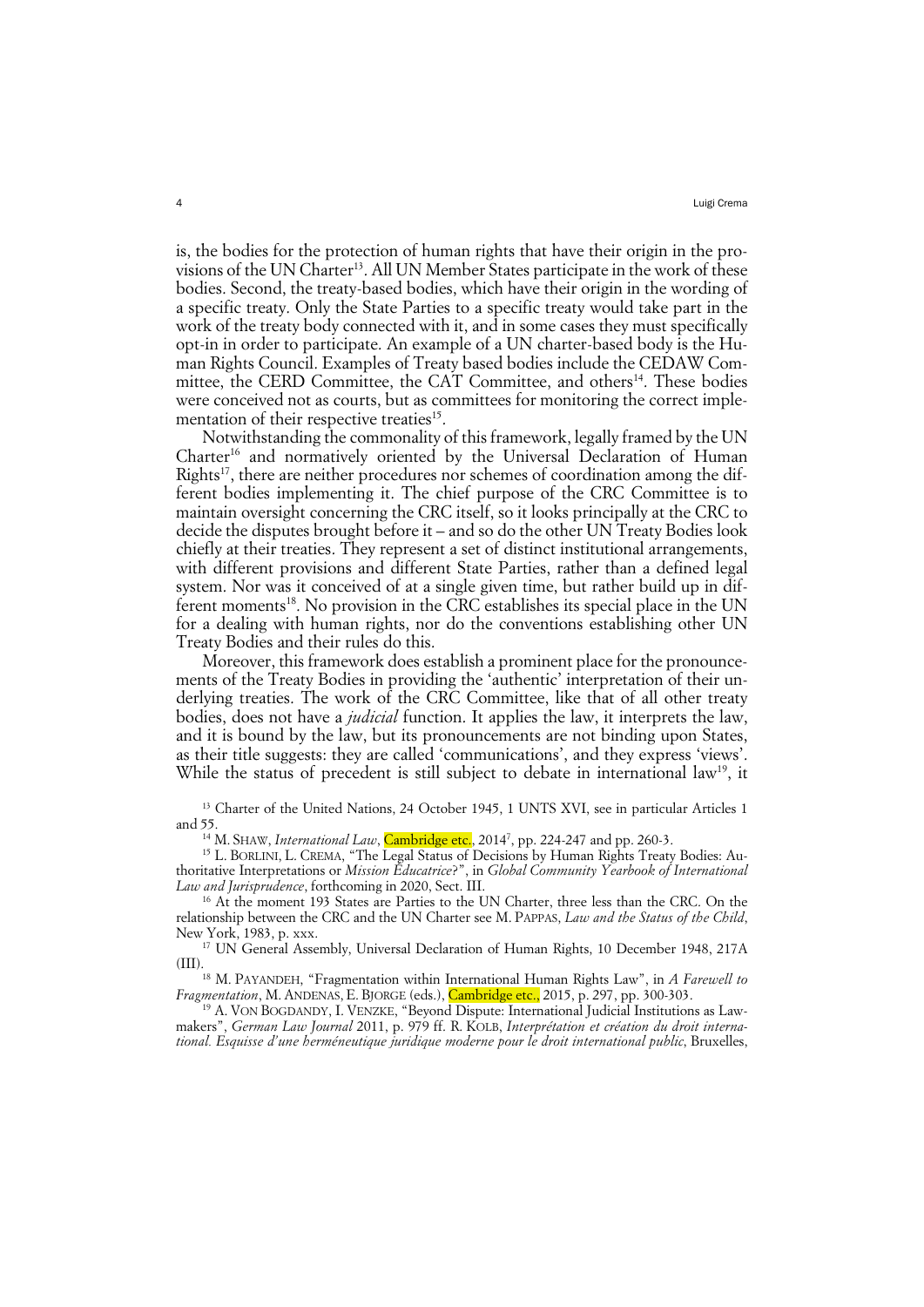would be harder to establish a theory of sources which includes a specific role for this kind of decisions, separate and apart from the influence of state practice implementing these treaties, and of the formation of general customary international  $a^2$ .

## 3. A Possible Network of Quotes – Any Special Status for Human Rights Within the UN?

Over the past thirty years, international law scholars have been dealing with the issue of the huge amount of rules and obligations that have proliferated, both as hard, written law and as legal judgments or soft law documents. Already in 1998, before the International Law Commission (ILC) works on fragmentation had started, Philip Sands suggested that customary international law, including human rights, should be considered by the World Trade Organization, through the link offered by Art. 31(3)(c) of the Vienna Convention on the Law of Treaties  $(VCLT)^{21}$ . Then, the ILC explored the topic, with its well-known 2006 Conclusions on the fragmentation of international  $law^{22}$ . Notwithstanding these theoretical efforts, today international law remains fragmented into many areas, and, most importantly, the jurisdiction of those who oversee the resolution of disputes is tightly bound to the jurisdiction conferred by the parties with their consent.

How isolated is the CRC? How relevant is it for the work of other UN Treaty Bodies? Since it is the most ratified treaty, is it more common to see it referred to by other Treaty Bodies? To answer these questions, three potential scenarios will be considered.

First, each Treaty Body applies only its own treaty, even when the object of the dispute relates to the CRC or has been previously addressed in the work of the CRC Committee. This would comply with the mandate received, but might go against the «presumption of normative unity» of international human rights law «stemming from its shared commitment to the Universal Declaration on Human Rights»<sup>23</sup>, and end up in normative conflicts<sup>24</sup>.

2006, p. 261 ff.; F. ZARBIYEV, *Le discours interprétatif en droit international contemporain*, Bruxelles, 2015, pp. 152-153.

L. BORLINI, L. CREMA, "The Legal Status of Decisions by Human Rights Treaty Bodies: Authoritative Interpretations or *Mission Éducatrice*?", cit., Sect. III.C.

<sup>21</sup> "Treaty, Custom and the Cross-fertilization of International Law", in *Yale Human Rights & Development Law Journal* 1998, p. 87; Vienna Convention on the Law of Treaties, 23 May 1969, United Nations Treaty Series, 331, p. 1155, entered into force on 27 January 1980.

 $^{22}$  Conclusions of the work of the Study Group on the Fragmentation of International Law: Difficulties arising from the Diversification and Expansion of International Law, *Yearbook of the ILC*, 2016, vol. II, Part. 2, pp. 177-184.

<sup>23</sup> M. AJEVSKI, "Fragmentation in International Human Rights Law – Beyond Conflict of Laws", in *Nordic Journal of International Law* 2014, p. 90.

<sup>24</sup> *Multi-Sourced Equivalent Norms in International Law (Studies in International Law)*, T. BROUDE, Y SHANY (eds), Oxford/Portland, 2011, p. 5: «Two or more norms which are (1) binding upon the same international legal subjects; (2) similar or identical in their normative content; and (3)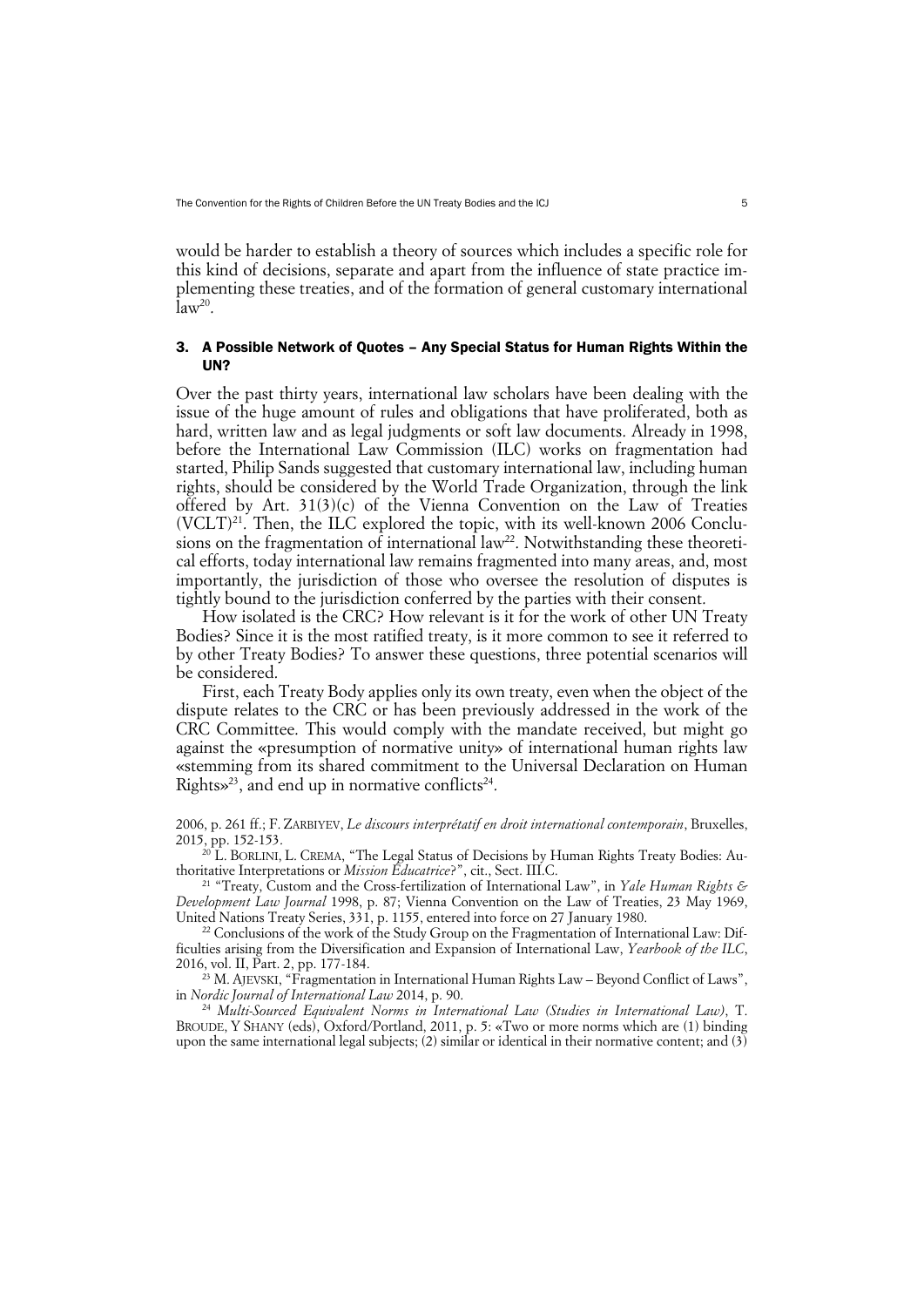Second, the CRC and the work of the Committee play a role in other Treaty Bodies' pronouncements and these committees demonstrate a sort of deference for the work of the UN entities protecting human rights. This approach would be deferential to the institutional framework of the core human rights treaties and of the Treaty Bodies as a self-contained regime, given the common support offered by the OHCHR, and its role in harmonizing their procedures and reporting requirements<sup>25</sup>. Moreover, this would emphasize the specialized approach that each Treaty Body can give in interpreting and defining its underlying human rights treaty. In this scenario it is possible that other UN Treaty Bodies *borrow*, or pay deference to the work of the CRC as far as the rights of children are concerned, as, for example, the ECtHR did in the *Mangouras* case with the work of the ITLOS, in defining specific terms of the law of the sea<sup>26</sup>. This is what, for example, the European Committee of Social Rights has often done in defining the content of the European Social Charter when it refers to children<sup>27</sup>, or what the International Criminal Court has done in adjudicating on child soldiers<sup>28</sup>. Similarly, the rights of women *and their children* enshrined in the CEDAW seem like a good candidate for cross-pollination with what is set out by the CRC.

Notwithstanding the complexity of the international legal framework(s) dedicated to human rights, the 2006 Report on Fragmentation considers human rights only to be a distinct body of law, as opposed to trade law, investment law or others, but does not deepen the possible issue of fragmentation *inside* the human rights

have been established through different international instruments or 'legislative' procedures or are applicable in different substantive areas of the law». P. WEBB, *International Judicial Integration and Fragmentation*, Oxford etc., 2013; PAYANDEH, "Fragmentation within International Human Rights Law", cit., pp. 305-12.

<sup>&</sup>lt;sup>25</sup> Self-contained regime is a term which, in international law, can hardly fit into a single definition, as the ILC puts it: «Three types of special regimes may be distinguished: Sometimes violation of a particular group of (primary) rules is accompanied by a special set of (secondary) rules concerning breach and reactions to breach. […] Sometimes […] a special regime is formed by a set of special rules, including rights and obligations, relating to a special subject matter. Such rules may concern a geographical area […] or some substantive matter […]. Such a special regime may emerge on the basis of a single treaty, several treaties, or treaty and treaties plus non-treaty developments (subsequent practice or customary law). Finally, sometimes all the rules and principles that regulate a certain problem area are collected together so as to express a 'special regime'. Expressions such as 'law of the sea', 'humanitarian law', 'human rights law', 'environmental law' and 'trade law', etc. give expression to some such regimes», internal references omitted, *ILC Yearbook*, 2006, vol. II, part two, p. 179.

<sup>26</sup> \_\_\_\_\_\_, *Mangouras v. Spain* [GC], Application no. 12050/04, Judgment of 28 September 2010, para. 46.

<sup>27</sup> See F. IPPOLITO, "The Convention of the Rights of the Child in Litigation Before the European Social Charter Committee and the European Court of Human Rights: «Why Then, Can One Desire Too Much of a Good Thing?», in this *Journal* 2020, sections 2, 3 and 6.

<sup>28</sup> See B. VARESANO, "The Controversial Condition of Child-soldiers: The Quest for Consistency Through the Lens of the child's Best Interests in the Light of the Convention on the Rights of the Child", <mark>[quale anno fasciolo],</mark> sections 3 and 4.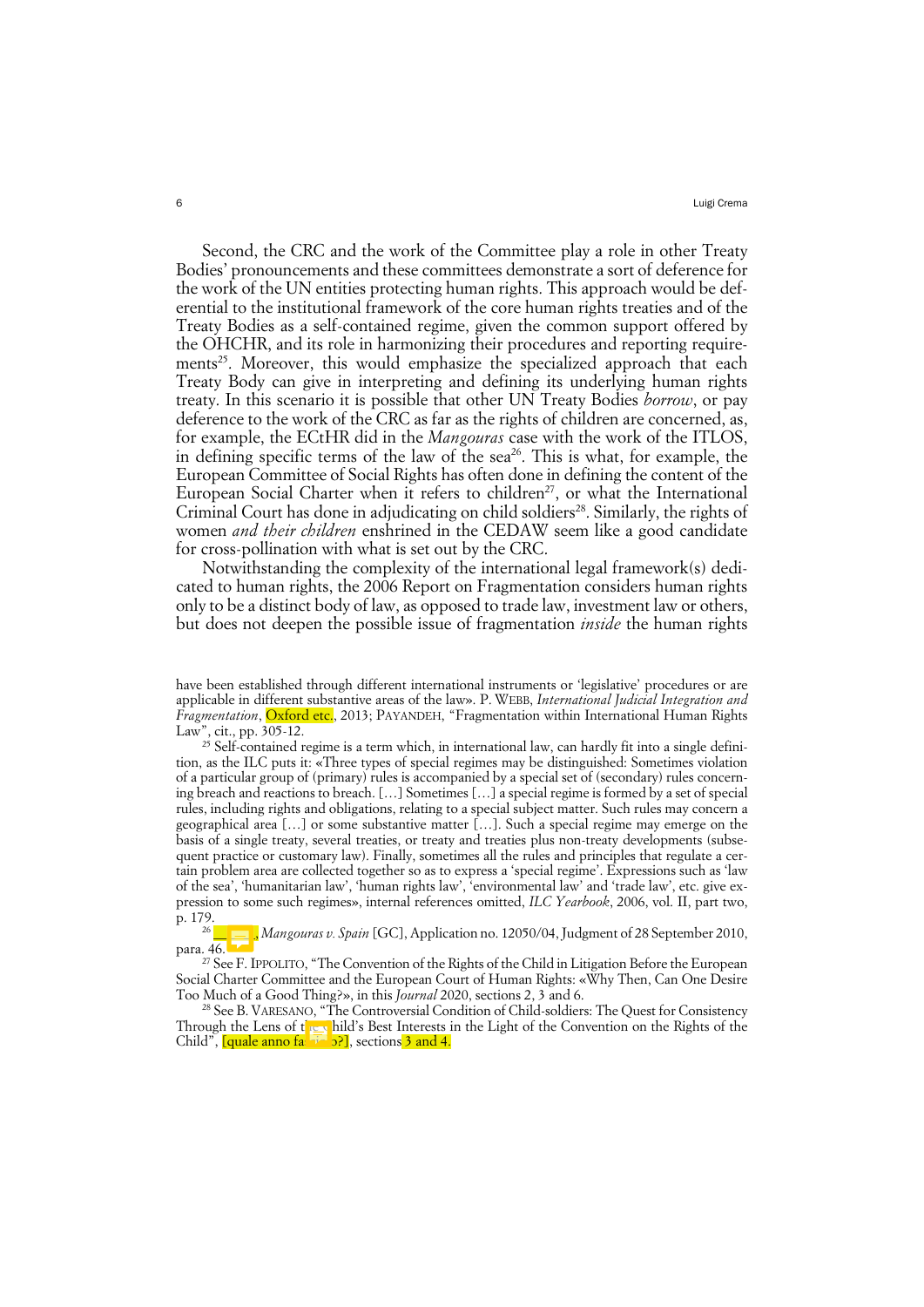The Convention for the Rights of Children Before the UN Treaty Bodies and the ICJ 7 7

law29. Therefore, a third scenario can be taken into consideration: Treaty Bodies do not give much consideration to the work of other Treaty Bodies, but they do take an open attitude toward other human rights entities in general, such as the regional courts, not privileging the UN system of protection of human rights<sup>30</sup>. This would be more consonant with the generic reference to «human rights law» adopted by the ILC Working Group on fragmentation, looking at all the institutions implementing human rights law as belonging to the same sub-field of international law.

In order to look at these three possible scenarios – that every UN Treaty Body only applies its underlying treaty; that UN Treaty Bodies harmonize their interpretation to the CRC Committee, conceiving the UN systems of protection of human rights as a specific regime; or that UN Treaty Bodies look at all human rights law, beyond the UN system – e, the following sections will take a look at several decisions in which the CRC and the CRC Committee decisions have been touched upon by other Treaty Bodies; at certain general comments in which the CRC played a major role; and at the cases before the ICJ in which the CRC was applied.

## 4. Practice and Analysis

Few pronouncements by Treaty Bodies other than the CRC Committee mention the CRC. The CRC has, in some cases before such bodies, been invoked by the referring party, along with other sources, in support of a generic violation of human rights. States usually contest the inadmissible *ratione materiae*, and the Treaty Body ultimately does not address the reference to the CRC. For example, in one case, *Y.G.H. et al v. Australia*, the CRC was invoked before the CAT, the Committee Against Torture, but the Committee did not reply on the point<sup>31</sup>.

The CRC has been invoked and used very frequently before the CEDAW Committee, in part because the CEDAW itself contains several obligations involving the protection of maternity and of women's children, such as Article 16 (*adequate measures in matters relating to marriage and family relations*). This article affirms, among other things, «[t]he same rights and responsibilities as parents, irrespective of their marital status, in matters relating to their children…» (letter

<sup>&</sup>lt;sup>29</sup> On the many ways human rights obligations and institutions can conflict and overlap see PAYANDEH, "Fragmentation within International Human Rights Law", cit., pp. 305-12, and the thorough analysis by L. McGREGOR, "The relationship of the UN treaty bodies and regional systems", in *Routledge Handbook of International Human Rights Law*, S. SHEERAN, N. S. RODLEY (eds.), London, 2013, pp. 505-521.

<sup>30</sup> M. EVANS, "The Future(s) of Regional Courts on Human Rights", in *Realizing Utopia: The Future of International Law*, A. CASSESE (ed.), Oxford etc., 2012, p. 261 ff. <sup>31</sup> \_\_\_\_\_ c<sup>31</sup> letare, *Y.G.H. et al v. Australia*, CAT/C/51/D/434/2010, Views of 14 November

<sup>2013,</sup> para. 4.7.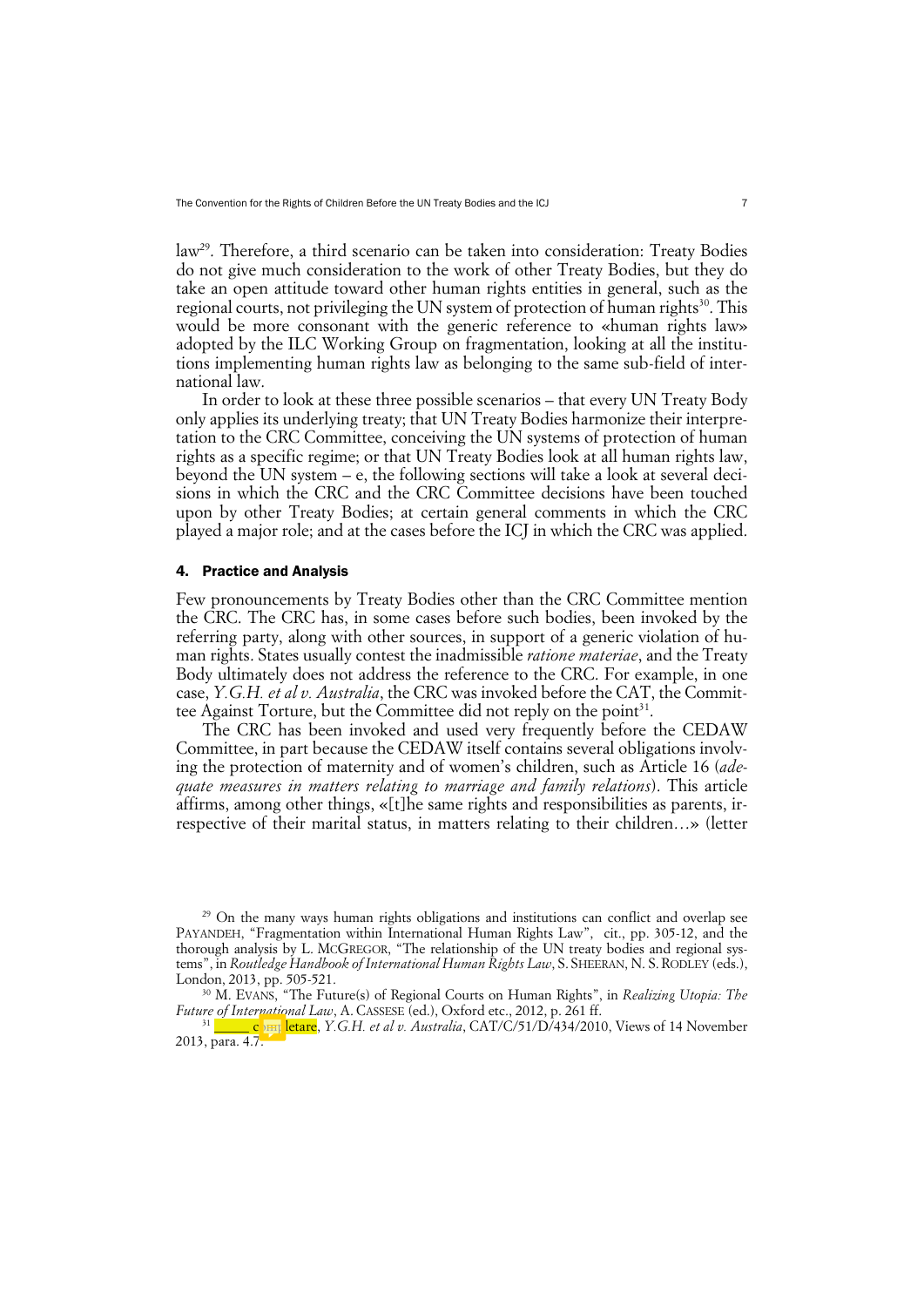d)<sup>32</sup>. In addition, Article 16(1)(d) and (f) adopt the same vardstick, the best interests of the child, adopted by the CRC for evaluating the concrete definition of a given right $33$ .

As for the CAT, the CRC has been invoked before the CEDAW Committee in many cases by applicants, but the CEDAW Committee has not made any comment on it<sup>34</sup>. Moreover, in two cases (M.W. v. Denmark and Angela González Carreño v. *Spain*) the CEDAW Committee dealt with situations heavily involving notions developed under the CRC, but it did not rely explicitly on the CRC definitions or on the Work of the CRC Committee, even though it did not take views in contrast with the $m^{35}$ .

Sometimes, on the contrary, it has been the respondent States to refer to the CRC, using it as an aid in interpreting the aforementioned Article 16 of the CEDAW, although without framing this approach within the rules of interpretation of treaties of the 1969 VCLT. In *Groupe d'Intérêt pour le Matronyme v. France*, the Respondent State relied on the paramount importance of the best interests of the child, «as guaranteed by the International Covenant on Civil and Political Rights and the Convention on the Rights of the Child»<sup>36</sup>. Also, in *Dayras et al.*, France argued that women's right not to be victims of discrimination in the transmission of their family name under the CEDAW needed to be reconciled with «the right of their children to stability in respect of their civil status», and explained that, under «article 24, paragraph 2, of the International Covenant on Civil and Political Rights and article 8 of the Convention on the Rights of the Child, […] States parties undertake to respect the right of the child to preserve his or her identity, including nationality, name and family relations, as recognized by law, without unlawful interference…»37. Lastly, in a more recent case, *N.M. v. Turkey*38, the Respondent State observed that Turkish law and judgments granting custody

 $32$  See also letter (e): «The same rights to decide freely and responsibly on the number and spacing of their children…»; letter (f): «The same rights and responsibilities with regard to guardianship, wardship, trusteeship and adoption of children, or similar institutions where these concepts exist in national legislation…»; paragraph 2: «The betrothal and the marriage of a child shall have no legal effect, and all necessary action, including legislation, shall be taken to specify a minimum age for marriage and to make the registration of marriages in an official registry compulsory».

<sup>33</sup> Both provisions state that «in all cases the interests of the children shall be paramount»; on the best interests of the child see *The Best Interests of the Child*, P. ALSTON (ed.), Clarendon, Oxford,

1994.34 \_\_\_\_\_ completare, *Lourdes da Silva Pimentel v. Brazil*, CEDAW/C/49/D/17/2008, Views of 25 July 2011, para. 5.4; *Szijjarto v. Hungary*, CEDAW/C/36/D/4/2004, Views of 14 August 2006, para. 9.2; *M. N. N. v. Denmark*, CEDAW/C/55/D/33/2011, Decision of 15 July 2013, para. 7.4.

<sup>35</sup> \_\_\_\_\_\_ completare, *M. W. v. Denmark*, CEDAW/C/63/D/46/2012, Views of 22 February 2016; *Angela González Carreño v. Spain*, CEDAW/C/58/D/47/2012, Views of 16 July 2014.

<sup>36</sup> de mpletare, *Groupe d'Intérêt pour le Matronyme v. France*, CEDAW/C/44/D/12/2007, Decision of 4 August 2009, para.  $6.4$ .

<sup>37</sup> \_\_\_\_\_ completa<sup>re,</sup> *Dayras et al. v. France*, CEDAW/C/44/D/13/2007, Decision of 4 August 2009, para. 6<sup>2</sup>

**E** <u>completare,</u> CEDAW/C/70/D/92/2015, 092/2015, 9 July 2018, para. 6.3.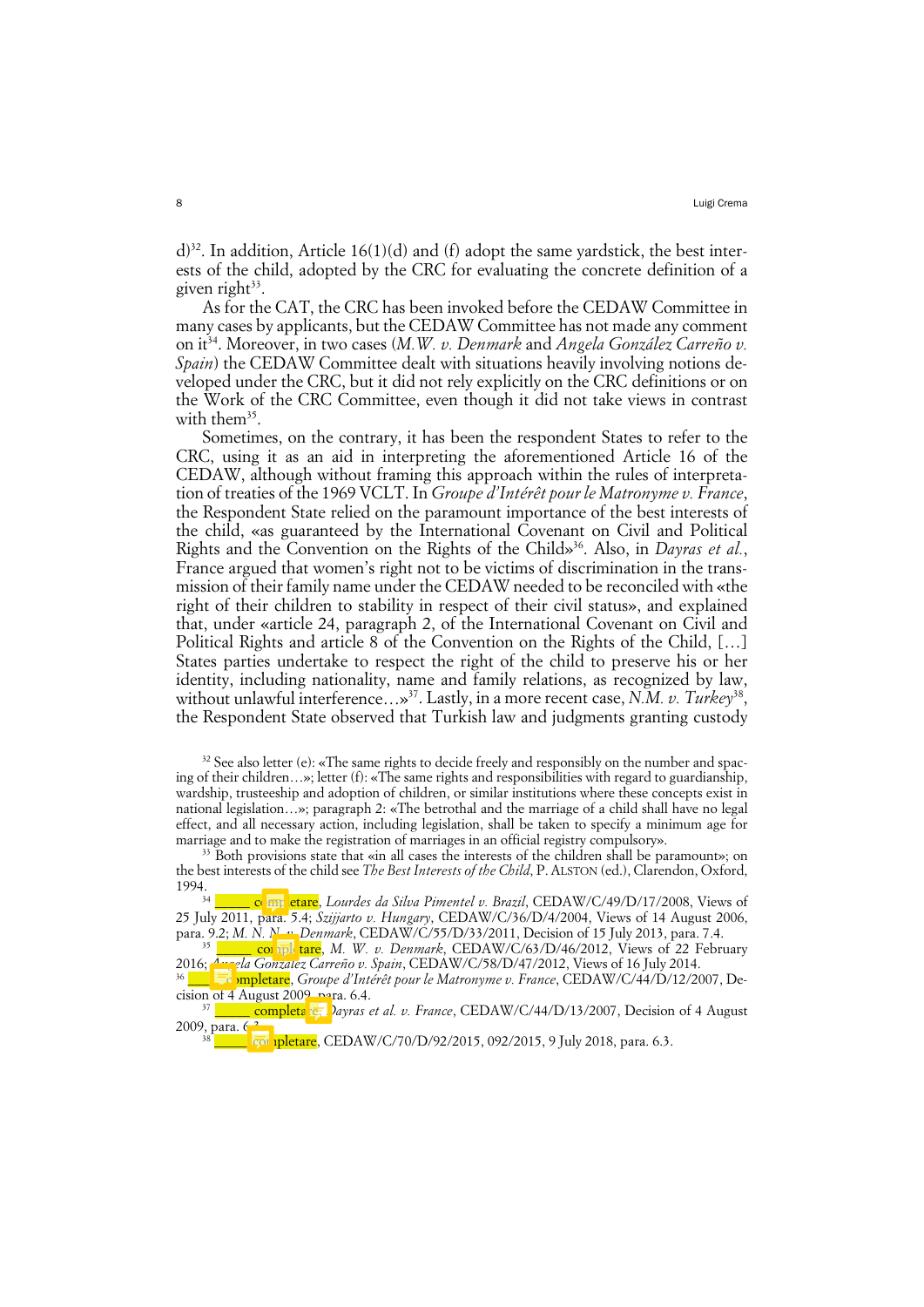of a child to the father were adopted in light of the best interests of the child, as requested by the CRC. As in the previous cases, the Committee did not draw any conclusion on this reasoning.

Finally, the CESCR Committee has shown the same hesitancy to refer to the CRC, even in cases centred on minors<sup>39</sup>. The Treaty Bodies of the CCPR, the CED, and of the CERD, curiously, never mention or reference the CRC.

However, in one case, another Treaty Body did explicitly refer to the CRC in construing the conclusion of its pronouncement. In *Salgado v. United Kingdom*, the CEDAW Committee addressed an issue relating the transmission of citizenship from a father to his children, and a change in the law that had occurred since 1948. In order to determine the critical date for falling under the new law, the CEDAW Committee referred, among other things, to the CRC, and explained:

Reference to the child's date of birth […] is also clearly in line with the wording of article 9 (2) of the Convention, which expressly relates to equal rights for women in relation to the nationality of their children. This reference to "children" must be read in line with the use of the term in other relevant international (human rights) instruments, such as article 24 (3) of the International Covenant on Civil and Political Rights; article 7 (1) of the United Nations Convention on the Rights of the Child; and articles 6 (1) and (2) of the European Convention on Nationality  $[...]^{40}$ .

The *Salgado v. United Kingdom* decision on inadmissibility, adopted more than ten years ago, stands out in isolation compared to the previously analysed pronouncements of other Treaty Bodies. Remarkably, it drew on the CRC to define those provisions of the CEDAW which refer to children. Notwithstanding this isolated exception, it is undeniable that UN Treaty Bodies had so far shown a marked reluctance to pick up the arguments of both claimants and respondents grounded on the CRC. So, it seems that, of the three possible scenarios, it is first, entailing deference to a Treaty Body's own underlying treaty only, which prevails.

The reason for this attitude might lie in the structural framework described above, and the fact that, notwithstanding the common framework under the OHCHR, each human rights treaty has different State Parties, and each Treaty Body has considerably different Member States. On paper, the common, overall institutional framework should favour an integrated approach in applying and interpreting the core human rights treaties. But, as a matter of fact, UN Treaty Bodies at the moment appear to assign more importance to the differences among the underling treaties and avoid relying on the CRC.

Breaking with this inward-looking approach, in many cases, UN Treaty Bodies show that they are familiar with the work of the European Court of Human Rights.

<sup>&</sup>lt;sup>39</sup> See among many **completare**, *Ben Djazia et al. v. Spain*, E/C.12/61/D/5/2015, CESCR-11-1, 005/2015, Views of 20 June 2017; *Marlon James Noble v. Australia*, CRPD/C/16/D/7/2012, Views of 2 September 2016.

<sup>40</sup> \_\_\_\_\_ completare, *Salgado v. United Kingdom*, CEDAW/C/37/D/11/2006, Decision of 22 January 2007, para. 4.10.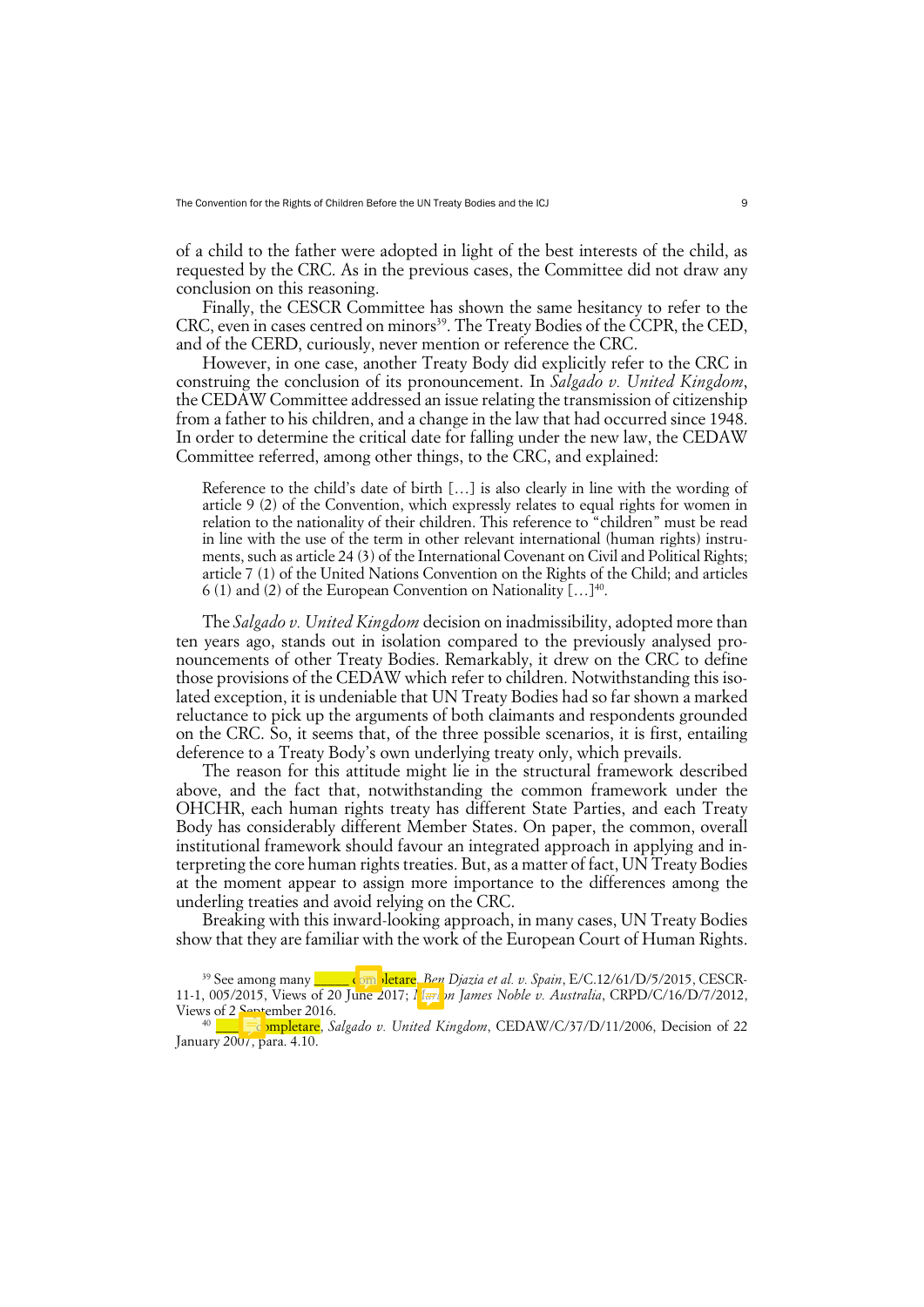It is common, especially in cases involving members of the Council of Europe, to see Treaty Bodies referring to ECtHR precedent to define the precise contents of a right<sup>41</sup>. This may be because of the fact that the ECtHR is a court, and not an expert committee such as the Treaty Bodies, and its work is perceived as highly authoritative. However, it is probably also due to an accidental fact, that is, the accessibility of the respective decisions. The ECtHR adopted a detailed search engine for its decisions several years ago, while the online database of the pronouncements of UN Treaty Bodies is of recent constitution<sup>42</sup>. This usage of the ECtHR cases tends to suggest that the third scenario, openness to the existence of an international human rights law, is a better fit for understanding the work of UN Treaty Bodies, rather than the self-contained model.

## 5. Another Kind of *Special Issue*: The CRC in General Comments, in Particular in Two Joint General Comments

Turning now to the other function of UN Treaty Bodies, that of publishing general comments, we find some relevant cases. This analysis also includes the work of the HRC.

The Human Rights Council's General comment on children and enforced disappearances is an exercise of coordination and interpretation of the 1992 Declaration on the Protection of All Persons from Enforced Disappearance<sup>43</sup> and the CRC. This General Comment, starting with the preamble, takes the CRC as the axiological point of reference of the rights of children<sup>44</sup>. Then, throughout the comment, it recalls the CRC in several places, making the notable statement that the CRC recognizes «children as rights holders, rather than objects of protection», and spelling out the founding principles underlying the CRC: «non-discrimination; the best interests of the child; the right to life, survival and development; and child participation»<sup>45</sup>.

<sup>&</sup>lt;sup>41</sup> See for example  $\overline{\text{comp}}$   $\overline{\text{eta}}$   $\overline{\text{e}}$ , *X and Y v. Georgia*, CEDAW/C/61/D/24/2009, Views of 13 July 2015; *Groupe d'Intérêt pour le Matronyme v. France*, CEDAW/C/44/D/12/2007, Decision of 4 August 2009, para. 6.4, on the 'margin of appreciation' doctrine; *Benon Pjetri v. Switzerland*, CERD/C/91/D/53/2013, Opinion of 5 December 2016, para. 5.9.

<sup>&</sup>lt;sup>42</sup> On the key role of accessibility to the work of the UN Treaty Bodies for their effectiveness see P. ALSTON, "Beyond 'Them' And 'Us': Putting Treaty Body Reform into Perspective", in *The Future of UN Human Rights Treaty Monitoring*, P. ALSTON, J. CRAWFORD (eds.), cit., pp. 505-9.

<sup>&</sup>lt;sup>43</sup> Adopted by General Assembly resolution 47/133 of 18 December 1992.

<sup>44</sup> Adopted by the Working Group on Enforced or Involuntary Disappearances at its ninetyeighth session (31 October – 9 November 2012), UN Doc. A/HRC/WGEID/98/1, 14 February 2013: «The Working Group recognizes that children must be afforded special protections and acknowledges the salience of relevant instruments that specifically address violence against children. These include the Convention on the Rights of the Child (CRC) and its three Optional Protocols […]».

<sup>45</sup> *Ibid*., para. 12.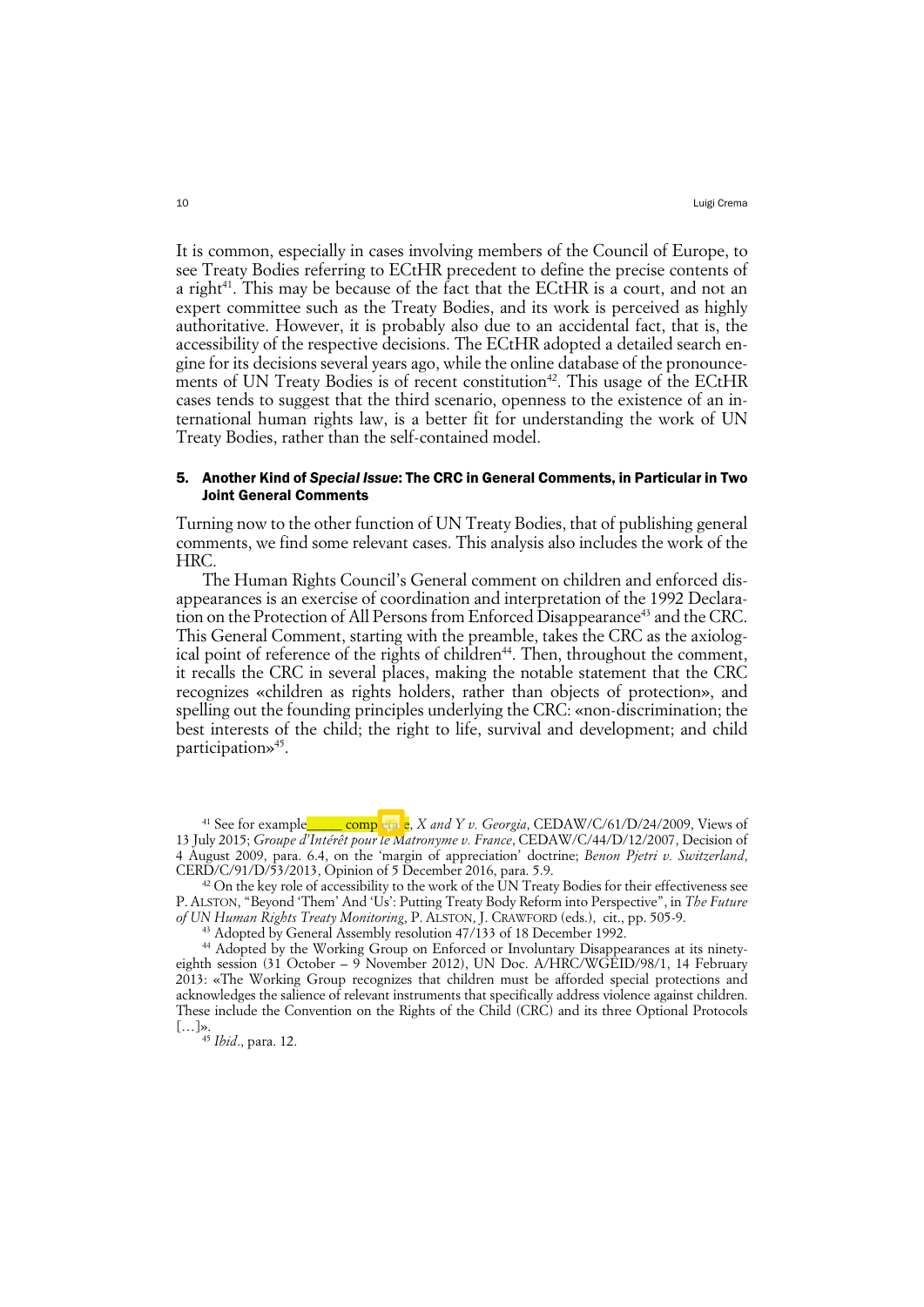The Convention for the Rights of Children Before the UN Treaty Bodies and the ICJ 11

The importance of the rights of children, at the crossroads with other human rights, was the origin of two joint general comments on migrant workers and members of their families<sup>46</sup>. General Comment 3/22 explains this choice by stating that, «children may be in a situation of double vulnerability as children and as children affected by migration»<sup>47</sup>, and clarified the legal framework shaping the General Comments, anticipating any possible objection of jurisdictional nature, or of methodological weakness:

While the present comment is based on the provisions of both Conventions, it is important to underline that the human rights norms clarified herein are built on the provisions and principles of the Convention on the Rights of the Child. Therefore, the authoritative guidance contained in the present joint general comment is equally applicable to all States parties to the Convention on the Rights of the Child and/or the International Convention on the Protection of the Rights of All Migrant Workers and Members of Their Families<sup>48</sup>.

The two general comments then develop, in parallel, both the International Convention on the Protection of the Rights of All Migrant Workers and Members of Their Families and the CRC<sup>49</sup>, stressing the key normative role of the principle of the best interests of the child and of the *right to be heard* enshrined in the CRC<sup>50</sup>.

#### 6. The CRC in the Work of the ICJ

On two occasions the CRC has been considered by the ICJ. In the advisory opinion on the *Legal Consequences of the Construction of a Wall in the Occupied Palestinian Territory*the Hague Court affirmed the applicability of three human rights treaties, to which Israel is party, in the Occupied Palestinian Territories, including the CRC, which Israel ratified in 1991. The ICJ observed:

the construction of the wall and its associated régime impede the liberty of movement of the inhabitants of the Occupied Palestinian Territory [and] also impede the exercise

<sup>47</sup> General comment 3/22, *cit.*, para. 3. 48 *Ibid*., para. 4.

<sup>49</sup> See, for example, *ibid*., paras. 19-20, and 49 ff. The whole general comment 4/23 is structured in a joint analysis of the two conventions. 50 *Ibid*., paras. 27-33, and 34-39 respectively.

<sup>46</sup> Joint general comment No. 3 (2017) of the Committee on the Protection of the Rights of All Migrant Workers and Members of Their Families and No. 22 (2017) of the Committee on the Rights of the Child on the general principles regarding the human rights of children in the context of international migration, UN Doc. CMW/C/GC/3-CRC/C/GC/22, 16 November 2017; Joint general comment No. 4 (2017) of the Committee on the Protection of the Rights of All Migrant Workers and Members of Their Families and No. 23 (2017) of the Committee on the Rights of the Child on State obligations regarding the human rights of children in the context of international migration in countries of origin, transit, destination and return, UN Doc. CMW/C/GC/4-CRC/C/GC/23, 16 November 2017.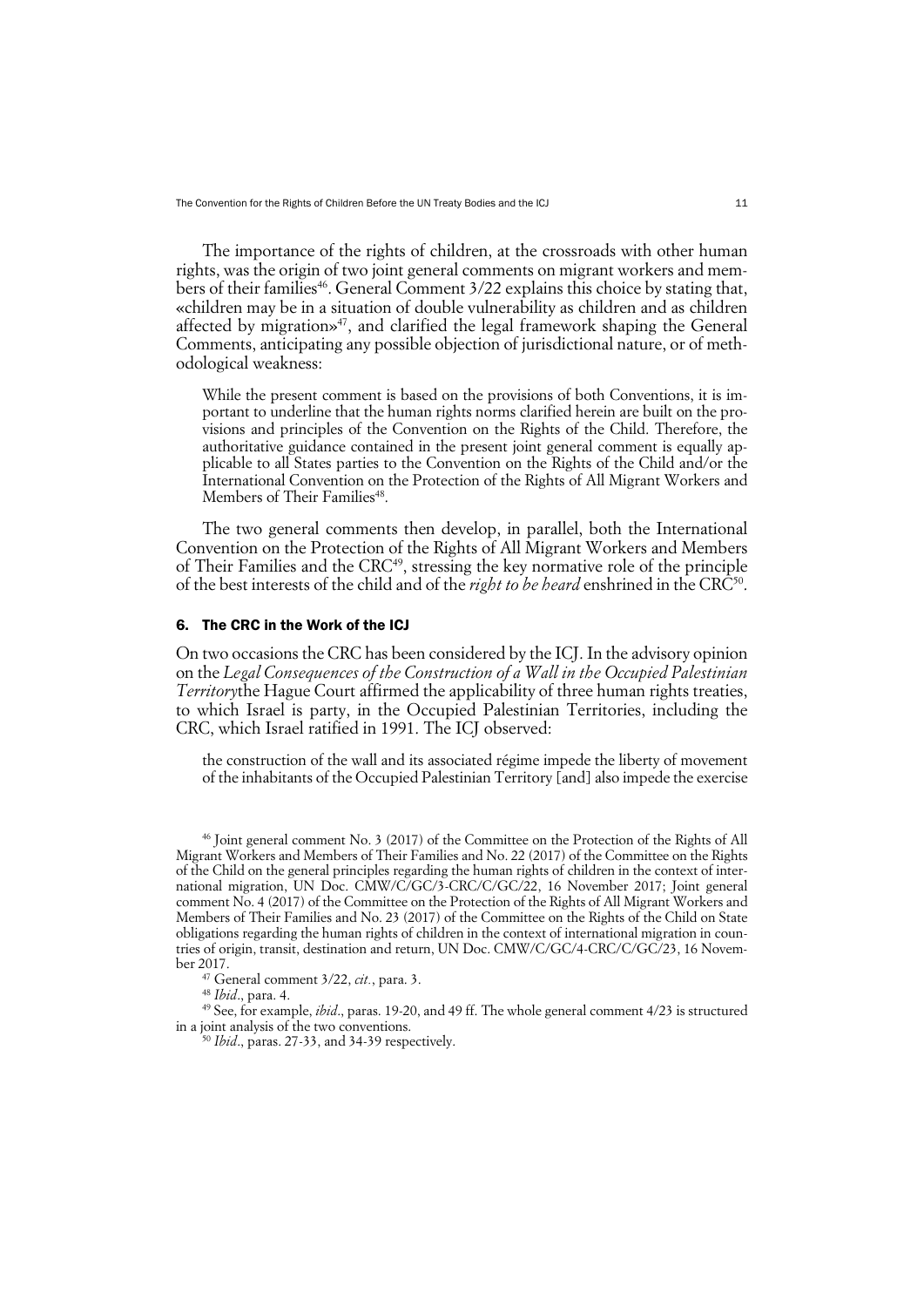by the persons concerned of the right to work, to health, to education and to an adequate standard of living as proclaimed in the International Covenant on Economic, Social and Cultural Rights and in the United Nations Convention on the Rights of the  $Child^{51}$ .

In particular, the affected rights were: Articles 16 (right to not be subject to arbitrary or unlawful interference with their privacy, family, home or correspondence); 24 (right to health), 27 (right to an adequate standard of living), and 28 (right to education).

In the case *Armed Activities on the Territory of the Congo*52, the Hague Court was asked to adjudicate on violations of international human rights and humanitarian law attributed to Uganda<sup>53</sup>. The Democratic Republic of the Congo claimed that, «several hundred Congolese children were forcibly recruited by the UPDF and taken to Uganda for ideological and military training in the year  $2000\frac{s}{4}$ . The Court did not rule that a deliberate policy of terror by the Ugandan Government was proven, but attributed a series of violations to the African State, including Articles 38.2 and 3 of the CRC (prohibition of recruitment of children under the age of  $15$ <sup>55</sup>, and Articles 1, 2, 3(3), 4, 5, and 6 of the Optional Protocol on the involvement of children in an armed conflict<sup>56</sup>, concluding that there was «convincing evidence of the training in UPDF training camps of child soldiers and of the UPDF's failure to prevent the recruitment of child soldiers in areas under its con $t$ rol $\frac{57}{2}$ .

In other cases that could extend a bridge towards the CRC, such as the 2007 Judgment on the genocide in Bosnia, the ICJ dealt with the forced transfer of children moving only within the 1948 Convention on the Prevention and Punishment of the Crime of Genocide<sup>58</sup>, and did not investigate the possibility of getting any interpretive aid from the CRC<sup>59</sup>.

<sup>53</sup> *Ibid*., paras. 205-221.

<sup>54</sup> *Ibid*., para. 185.

<sup>55</sup> Art. 38: «(2) States Parties shall take all feasible measures to ensure that persons who have not attained the age of fifteen years do not take a direct part in hostilities. (3) States Parties shall refrain from recruiting any person who has not attained the age of fifteen years into their armed forces. In recruiting among those persons who have attained the age of fifteen years but who have not attained the age of eighteen years, States Parties shall endeavour to give priority to those who are oldest».

<sup>5</sup> *Ibid.*, para. 219. Optional Protocol to the Convention on the Rights of the Child on the involvement of children in armed conflict, adopted by General Assembly resolution A/RES/54/263, *25 May 2000*, and entered into force 12 February 2002: both the Democratic Republic of the Congo and Uganda became parties to the Protocol in 2001.

 $\sqrt{J}$  *Ibid.*, para. 210; see also para. 211.

<sup>58</sup> Adopted by the General Assembly of the United Nations on 9 December 1948.

 $\_$  completale, *Application of the Convention on the Prevention and Punishment of the Crime of Genocide (Bosnia and Herzegovina v. Serbia and Montenegro)*, Judgment of 26 February 2007, paras. 362-367.

<sup>&</sup>lt;sup>51</sup> \_\_\_\_\_ completare\_Advisory Opinion of 9 July 2004, para. 134.

<sup>&</sup>lt;sup>52</sup> \_\_\_\_\_ completare, *rmed Activities on the Territory of the Congo (Democratic Republic of the Congo v. Uganda)*, Judgment of 19 December 2005.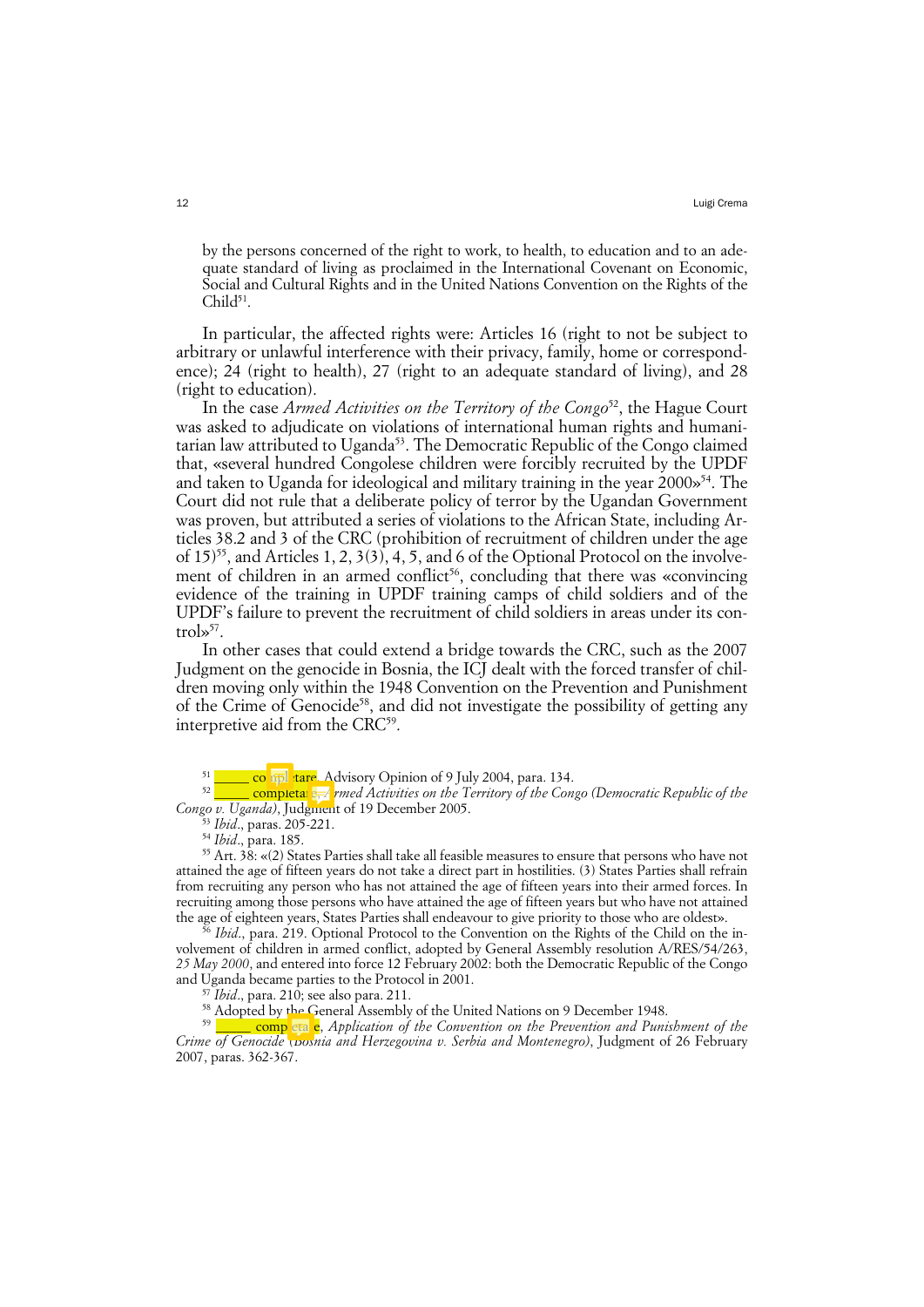## 7. Conclusions on the Relevance of the CRC and the CRC Committee Pronouncements in the Work of the ICJ, HRC, and Other UN Treaty Bodies

Notwithstanding the paramount importance of the CRC, and its universal adoption among states, it is unusual to find it used as a basis for the legal reasoning of jurisdictions and Treaty Bodies other than the CRC Committee. The work of other Treaty Bodies has not paid much attention to rights as described by the CRC and its committee, even in situations in which the underlying treaty, such as the CEDAW for the CEDAW Committee, enshrines rights and obligations relating to children. This practice shows that the UN Treaty Bodies do not look at themselves as a coordinated regime, or do not attempt to establish coordination among themselves, but rather prefer to stick to their mandates under an underlying treaty, or to look to other, authoritative – or, simply, more easily accessible – sources such as the ECtHR (section 4).

On the contrary, in the work of preparing General comments, Treaty Bodies have been more willing to cross-pollinate their reasoning. This may seem obvious, given the fact that children are not a category completely isolated from the work of other Treaty Bodies, but fall under situations for which other core human rights treaties were established.

Finally, on two occasions, the ICJ took the CRC into consideration. While, in the advisory opinion on the construction of a wall in Palestine, the reference to the CRC was quite brief and circumscribed by its applicability within the occupied territories<sup>60</sup>, in the armed activity case between Congo and Uganda, the CRC was at the heart of the Court's reasoning on the prohibition of recruiting child soldiers<sup>61</sup>.

Overall, references to the CRC are not very common. This is surprising, given the fact that, since it was universally accepted, it would not be difficult to argue that the CRC applies to the states involved in a given proceeding. Reasoning based on Article 31(3)(c) of the Vienna Convention on the Law of Treaties could open up toward the applicability of such a widely accepted treaty, by which two given parties to proceedings before a UN Treaty Body are surely also bound. Probably a conservative approach, limited to the given jurisdiction of an underlying treaty, has worked against openness to its broader applicability.

### ABSTRACT. The Convention for the Rights of Children Before the UN Treaty Bodies and the ICJ: 'Taking into Account' or Ignoring?

Today there are several entities – agencies, organs, bodies – of the United Nations implementing human rights. The purpose of this paper is to take stock and reflect on the presence and impact of the Convention on the Rights of the Child in the work of the systems of protection of human rights coordinated under the Office of the High Commissioner for Human Rights, in particular before the

<sup>60</sup> \_\_\_\_\_ completare, *Legal Consequences of the Construction of a Wall in the Occupied Palestinian Territory*, Advisory Opinion, 9 July 2004; for further comments, see *above*.

<sup>61</sup> \_\_\_\_\_ completare, *Armed Activities on the Territory of the Congo (Democratic Republic of the Congo v. Uganda)*, Judgment of 19 December 2005, paras. 219-20; for further comments, see *above*.